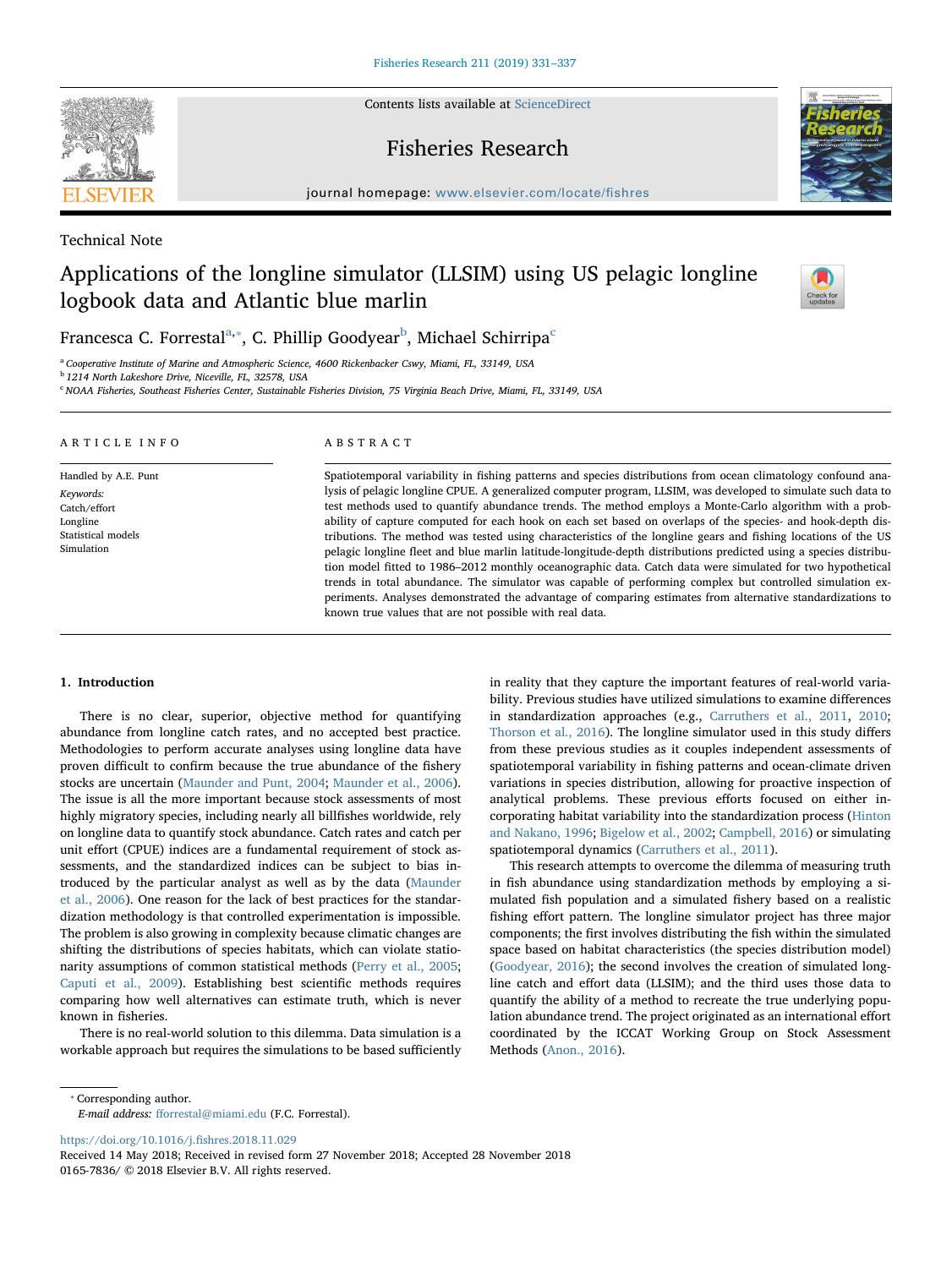The focus this paper is on the second component, the computer model LLSIM, which simulates longline catch-effort data that can be used as a set of knowns for experiments to test alternative methods to analyze such data ([Goodyear, 2006a,](#page-6-7) [b\)](#page-6-8). LLSIM requires information about the distributions of species in time and three-dimensional space. This information was obtained through the species distribution model (SDM) for Atlantic blue marlin (Makaira nigricans) as discussed in [Goodyear \(2016\).](#page-6-6) The SDM uses thermal utilization patterns from popup satellite tag (PSAT) tagging, published oxygen requirements, and the time-varying distribution of these variables [\(Goodyear, 2016\)](#page-6-6). The blue marlin distributions obtained from the SDM were paired with realistic longline fishing effort based on the US pelagic longline fishery. The longline simulator was run using a user-defined population of blue marlin, and the resulting longline catch datasets were used to examine the accuracy of CPUE standardizations.

# <span id="page-1-1"></span>2. Methods

The longline simulator is coupled with a simulated distribution of blue marlin that utilizes a habitat suitability model (HSM) [\(Goodyear,](#page-6-6) [2016\)](#page-6-6). The species distribution model (SDM) describes the size and extent of the blue marlin habitat by 1° latitude and 1° longitude cells encompassing 46 depth bins. The distribution of blue marlin is reported by month and year in horizontal and vertical components. The distribution is obtained by inputting habitat preference of blue marlin for temperature and depth acquired from PSATs. The construction and validation of the HSM is reported extensively in [Goodyear \(2016\).](#page-6-6) The resulting SDM used in this study differs only in the source of the environmental data. Data in the original blue marlin SDM varied monthly for an average year, and were obtained from the World Oceans Atlas. The environmental data in this study's SDM varied by month each year from 1986 to 2012, and were obtained from the Community Earth Systems Model (CESM1), which is a global ocean-sea-ice coupled model linked to a biogeochemistry model (Biogeochemical Elemental Cycle) ([Lee et al., 2011](#page-6-9); [Danabasoglu et al., 2012;](#page-6-10) [Long et al., 2013](#page-6-11)).

The species distribution data required for the longline simulations are defined in two steps. The first defines the average population number alive during the year and month by species (and sex-age grouping if considered). The second step defines the relative densities of the population by latitude, longitude, year, month and depth (these densities are computed so that the sum of the products of the relative density x volume for each latitude, longitude, and depth  $= 1.0$ ). The products of the two vectors give the actual densities relative to each hook for the simulation.

Blue marlin annual abundance is manually entered into the longline simulator by providing a population file containing numbers of blue marlin per year. This study used both a constant population, set at 500,000 individual blue marlin over 29 years and a declining population, with a 70% reduction over 29 years. Two longline catch datasets, one for each population, were produced by the longline simulator from the methods described below.

# 2.1. Environmental data

Application of the HSM approach to predict the spatial distribution of a species requires quantitative data about the physical environmental variables that are important determinants of its habitat. Temperature and dissolved oxygen concentrations are major factors shaping the pelagic marine environment for blue marlin [\(Carlisle et al., 2017](#page-5-5)). Temperature is perhaps the major feature of the pelagic ocean, and is the environmental variable most frequently employed in habitat models. Dissolved oxygen is an important variable to include because at low levels it becomes a critical factor limiting habitat suitability [\(Prince](#page-6-12) [and Goodyear, 2006\)](#page-6-12). Environmental data were obtained from the CESM1. The model covers the global ocean with a latitudinal and longitudinal resolution of 1.0° and 60 vertical layers with the bottom

level at 5500 m. The vertical depth data bins were matched with the depth data bins in the species distribution model. LLSIM specifies 46 depth bins and the CESM data were truncated at 1969 m to accommodate the depth bins utilized by LLSIM. Depths from 5 m to 150 m are in 10 m bins, bins beyond 150 m in depth become increasingly coarse. The maximum depth for each one-degree latitude and longitude cell is dependent on the bathymetry of the ocean, this information is included in the structure of LLSIM.

### 2.2. US pelagic longline fleet

The effort data used in LLSIM were derived from the US pelagic longline fishery logbooks obtained from the Southeast Fishery Science Center. While the US commercial fishery has been operating since the 1960s, logbook data are only available from 1986. The logbook data contains set-by-set information with the location and timing of the set as well the gear configurations, the target species and the total catch in number of each species. LLSIM partitions the fishing activity into a specification of what is being fished (gear configurations) and where and when each set is deployed (effort), information that is typically included in the reported logbook data.

### 2.2.1. Gear configurations

The US pelagic longline fleet has historically targeted swordfish, yellowfin tuna and bigeye tuna, with species targeting accomplished through different gear configurations for each target species. These configurations can be partitioned by hook type, numbers of light sticks deployed, bait type and the numbers of hooks between floats [\(Table 1](#page-1-0)). Each of the gear variables has four levels, resulting in 256 possible gear configurations. LLSIM has the capacity for 1000 gear configurations, either within one fleet or across several fleets. The available gear combinations that were actually observed in the logbooks yielded 128 discrete gear configurations over the 29-year period. These gear configurations were not constant over the entire time span, differences in targeting and changing regulations dictated which gear was available for each month and year. Each defined gear is represented in a separate input file and is only used by LLSIM if specified by the effort input file. The gear file consists of the essential gear coefficient (k) further discussed in Section [2.](#page-1-1)3.2, the number of hooks between floats (HBF), the fraction of time the set fishes in daylight, and at each hook position, the average fraction of time the hook spends in each of the 46 depth layers (the depth probability matrix). The daylight fraction had values of 0, 0.25, 0.5, 0.75 or 1. These fractions were calculated from the beginning soak time to the time at the end of haulback from entries in the logbook, considering sunset and sunrise time for the average latitude of the set. Each gear configuration fraction was calculated from the average daylight fraction from all the sets using the specific configurations. An additional descriptor in the gear file denotes the important features of the gear that contribute to the value of the gear coefficient for that gear type (i.e. hook type, light sticks, and bait type).

The initial depths used for the depth probability matrix in the gear files were calculated from the gangion and floatline lengths reported in

#### <span id="page-1-0"></span>Table 1

Variables included in gear definitions. Latitude and longitude in one ° cells, HBF = hooks between floats.

| Variable          | Range/Values                    |
|-------------------|---------------------------------|
| Year              | 1986-2015                       |
| Month             | $1 - 12$                        |
| Lat.              | $-30$ °S to 53 °N               |
| Long.             | $-95$ °W to 15 °E               |
| HBF (4 levels)    | $2 - 6$                         |
| Hook (4 levels)   | Circle, J-hook, combo, unknown  |
| Bait (4 levels)   | Live, dead, artificial, unknown |
| Lights (4 levels) | 0, 1-500, 501-1500, unknown     |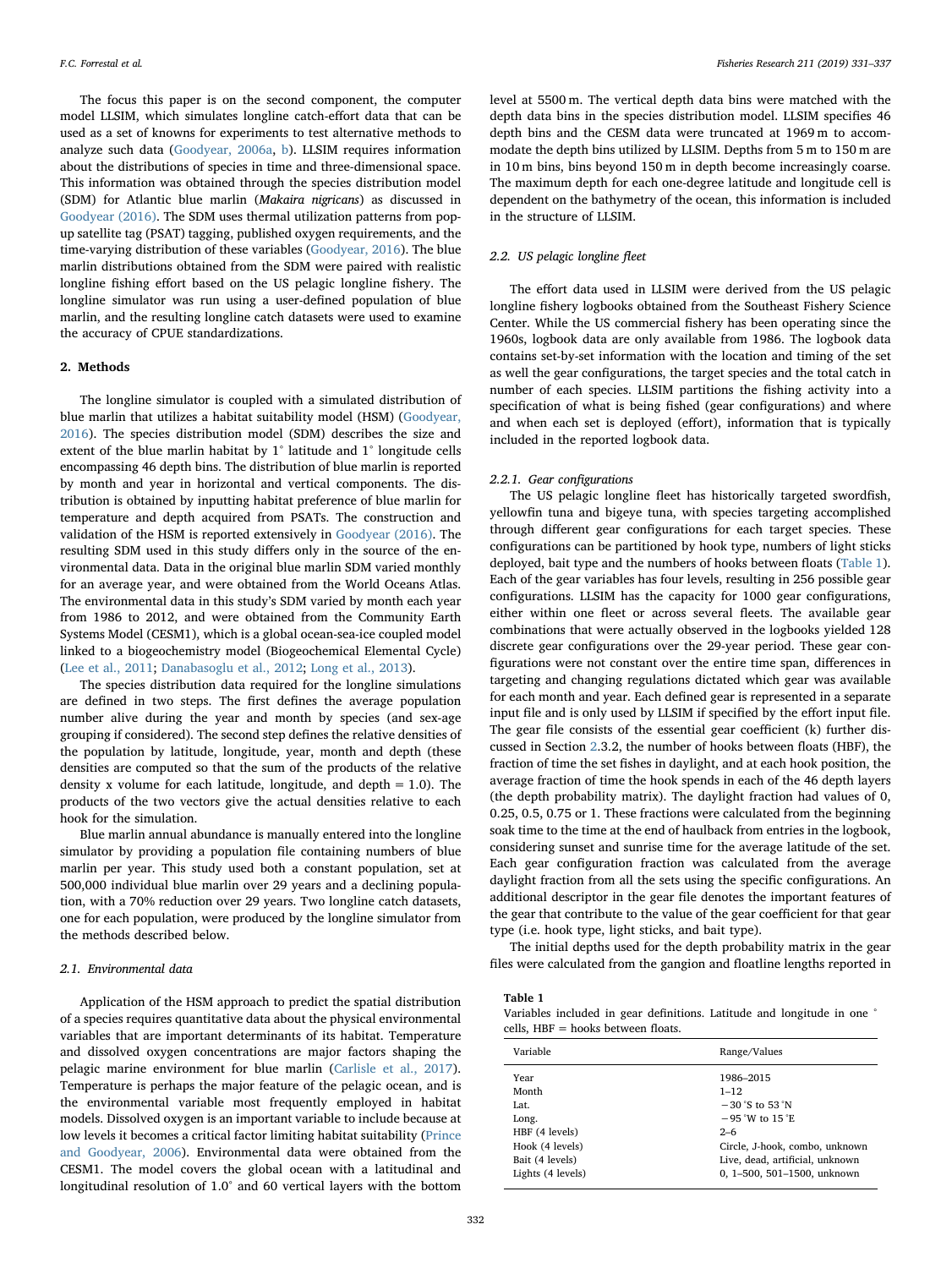the logbooks. The total depth (gangion plus floatline lengths) for each set within a gear were used to find the probability of a hook being at a certain depth depending on its location between floats (hook location 1,2,3, etc). The average depth across all the sets reported in the logbook for each gear (1–128) were used to populate the hook depth probability matrix. The probabilities of each hook being in each depth layer were found using a Gaussian probability density function using the mean (μ) and standard deviation (σ) of depths for each gear configuration from the logbook.

Shoaling and sagging are important features of actual fishing depth for longline gear. The catenary approach was not used to account for these effects due to a lack of detailed information in the logbooks, specifically the "sagging rate", necessary for the calculation [\(Yoshihara,](#page-6-13) [1954;](#page-6-13) [Rice et al., 2007](#page-6-14)). To account for the different depths that hooks occupy based on their position between floats and to account for bias in the reported depths due to currents and drag within the water column, hooks were skewed to a depth 40–60% shallower than the gear average that was reported in the logbooks. Because of gear symmetry and since the maximum HBF configuration in the US data was 6 HBF, the hooks could occur in a maximum of three possible depth situations. These include: 1 with 2 HBF, 2 with 3 and 4 HBF, and 3 with 5 and 6 HBF ([Fig.1](#page-2-0)). Where hooks had a single depth distribution (2 HBF), the mean depth was set at 60% of the reported mean depth (mean depth from logbook\*0.60). For other configurations, the mean depths for the deepest hooks were set to 60% of the mean reported depths. Means for the intermediate hooks were set to 50% and means for the shallowest hooks were set to 40% of the reported mean depths. For example, in a 5 HBF gear, hooks 1 and 5 were set to 40%, hooks 2 and 4 were set to 50% and hook 3 was set to 60% of the reported depth. This range is consistent with observations of the differences between actual hook depths versus those estimated based on the gear configuration ([Bigelow et al., 2006](#page-5-6); [Rice et al., 2007](#page-6-14)). The proportions in each depth layer were then estimated from the adjusted mean for the hook positions using the normal distribution and the standard deviation. This process resulted in a probability distribution for each hook in each layer from the surface to the deepest layer considered. The LLSIM framework is capable of incorporating spatiotemporal variability in shoaling patterns, but models and data to drive that variability have yet to be developed. For now, shoaling is assumed constant for a gear type and is embedded in the depth probability matrix. However, spatiotemporal variability in shoaling could be included in the simulations by using different gears (with different shoaling) in time-space strata where the differences can be quantified.

## 2.2.2. Distribution of fishing effort

<span id="page-2-0"></span>Our intent was to provide a realistic logbook catch and effort data set by modeling real fishing activity as closely as possible without compromising data confidentially. Sets were removed when less than three vessels fished in the same 1.0° latitude and longitude cell to protect data sources. All set locations were randomly jittered by adding or subtracting 1–5° of latitude and longitude. A large sample of longline

sets was creating from bootstrapping and 297,000 sets were randomly selected, replicating the original amount of usable longline sets, with similar spatiotemporal distributions. These were processed to produce an effort file that defined the year, month, location and gear configuration (1–128) for each set used in the simulation. This approach provided a shareable file of fishing effort for a hypothetical fleet with real-world relevance to the analysis of patterns of fishing for the US longline fishermen.

# 2.3. Simulations

# 2.3.1. General protocol

The longline simulator proceeds, hook by hook, for each hook and layer depth for each longline set included in the simulation. The location of each included set and the identity of the corresponding gear configuration are read from a file describing the effort of the US longline fleet. Each gear configuration is defined in a separate gear file, and is assumed to consist of an arbitrary number of "baskets" of longline segments. Each basket is considered to be identical. The gear file contains the overall average essential catchability by species  $(k_{s,g})$ , the fractions of time fished during hours of darkness and daylight, and the fractions of time spent in each depth layer for each hook position  $(F_{g,h,l})$ , the hook depth probability matrix. As the datasets used here only contained one species, blue marlin, the s subscript is equal to 1, however, it is possible to include up to 20 species in the simulations. The number of baskets fished during the set is read from the effort file. Each basket of gear is assigned to be fished either in daylight or darkness based upon the fractions of time fished by the gear in those hours. A probability is calculated for catch on the hook at each species and depth based on the essential gear catchabilities, hook fractions, and species densities  $(D_{s,lat,lon,l,t})$  at the location (latitude, longitude and depth layer) and time fished. These are summed over all depths fished to give a total probability for the hook as:

$$
p = \sum_{s=1}^{S} \sum_{l=1}^{L} k_{s,g} F_{g,h,l} D_{s,lat,lon,l,t}
$$
(1)

The effect of soak time is not explicitly modeled but is subsumed into catchability. The computed value of the probability  $p$  is then entered into a Monte Carlo procedure to generate a random number to determine if the hook actually catches a fish. If so, the partial probabilities are used to select the species (if more than one species being simulated), and to track capture depths for studying model performance. The program continues with the next hook in the basket, then the next basket until all of the hooks on the set have been evaluated ([Fig. 2\)](#page-3-0) and the simulated catch dataset is output for analysis.

Catch on a hook  $(C_h)$  is evaluated as a probabilistic event such that:  $C_h \cong kDN$  (2)

Where N is the population size, and D is the average relative density of the species in the cells around the hooks.  $C_h$  has a distribution equivalent to the distribution of D with a mean proportional to kN. The



norm dist(0.6 μ, 0.6 σ)

Fig. 1. Schematic of construction of hook depth probability matrix.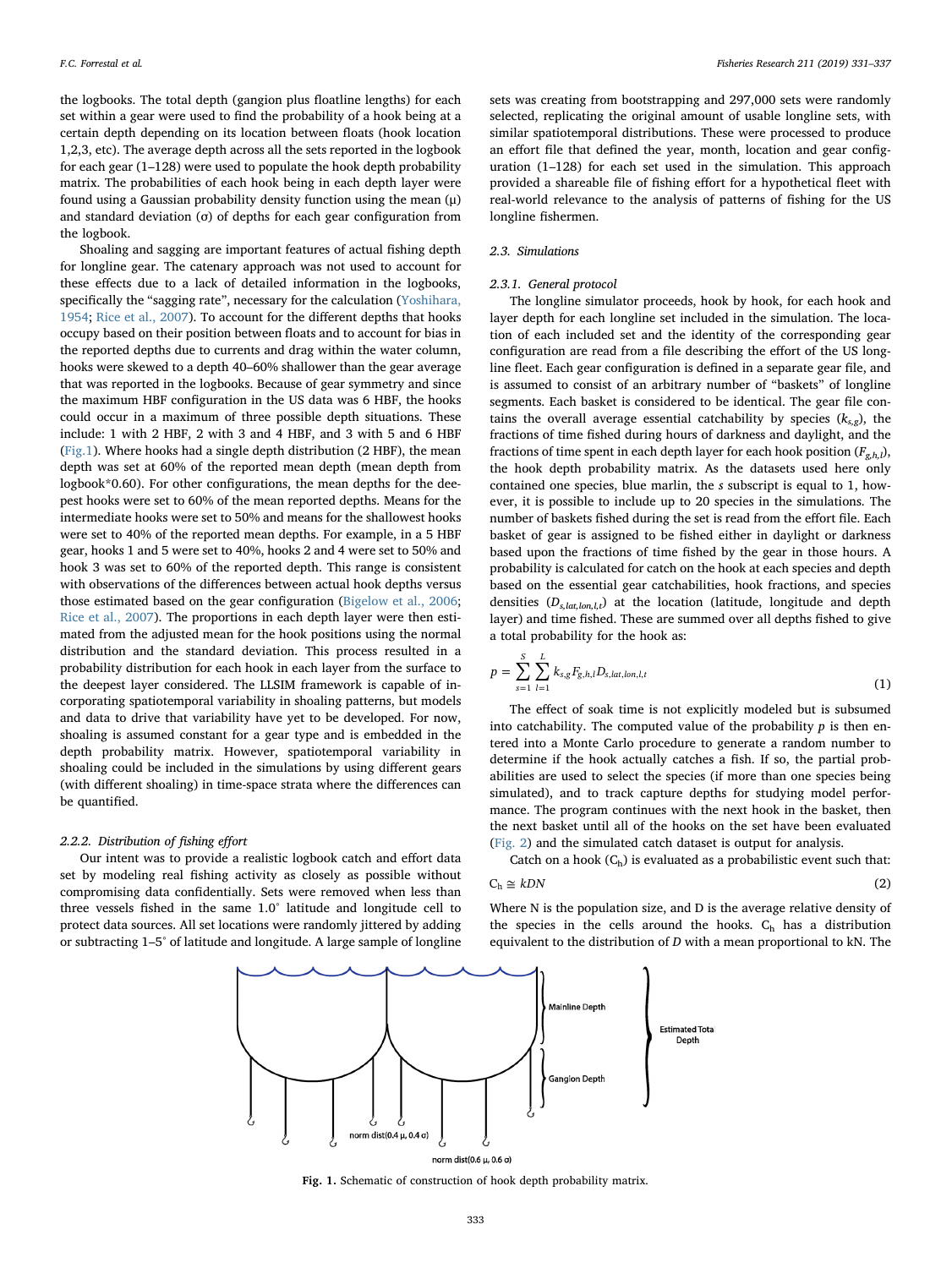<span id="page-3-0"></span>

Fig. 2. Flow chart for longline simulator computations (Source: LLSIM User's Manual).

value of  $D$  is defined by the hook depth and species distributions and is not amenable to change. Likewise, N is defined by the user, in this case, as the constant or declining population values for the time when the simulated set was deployed. Therefore, the gear coefficient  $k$  is the free parameter which contains the scalar that controls the average catch rate.

# 2.3.2. Scaling the catch

LLSIM is intended to simulate sampling of population abundance not fishing mortality. Consequently, the approach employs sampling with replacement in which catches are not removed from the population. One requirement of the simulations is that there should be reasonable agreement in the scale of the catch numbers between simulated and actual data so that simulated data will be relevant to real-world problems. There is a protocol to perform this estimation using average CPUE from a fishery. To obtain initial values of  $k$ , a Poisson GLM was run using the total fish caught in numbers as a function of hooks between floats, hook type, bait type, and number of lightsticks deployed. This results in a gear specific  $k_g$  given the gear configuration. From there, an automated process was employed through a program (RevK). RevK is a separate program intended as a tool to automate the process of adjusting the scalar for model-to-real population units by setting the value of the model's gear essential catchability, k, to obtain CPUE

simulations of the correct magnitude. The RevK program reads the average CPUE for each gear (and species, if more than one) from output files resulting from a previous run of LLSIM. It also reads the desired magnitude of the CPUE mean for each gear and species from a file containing the true CPUE for each gear configuration. New values of k are calculated based on the ratios of the simulated desired CPUEs. LLSIM is then run again with the updated gear files with the new  $k$ values. This is an iterative process until the correct magnitude of CPUE is achieved. When the kg are estimated using this approach the differences among gears are estimated from the observational data rather than imposed as variables in the simulation. Because of this convention, the values of kg reflect the effects of light sticks, bait type and hook type in the CPUE observations for those gears in the fishery itself and were not imposed as a part of the simulation. Detailed information on the program, and specific data input file requirements are discussed in depth in the Longline Simulator User's Manual ([Goodyear, 2018\)](#page-6-15).

#### 2.4. CPUE standardizations

Two GLM CPUE standardization models were applied to the constant catch population dataset produced by LLSIM. One model contained all the available variables output by LLSIM and the other contained only those variables specific to the time and area of the sets.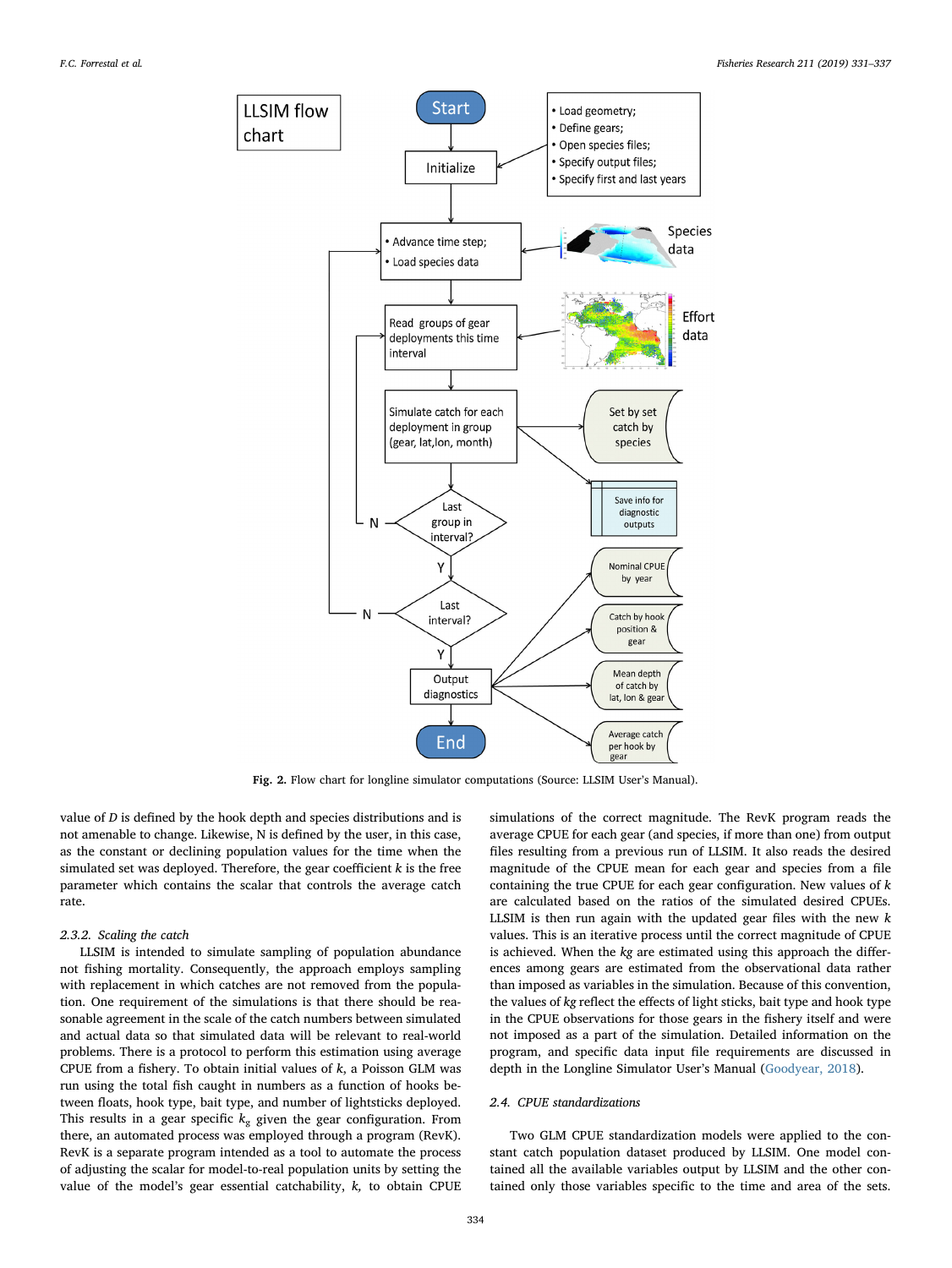$\overline{s}$ 

<span id="page-4-0"></span>

| Ę<br>י נ  |                                                                                                                                                                              | ¢<br>                                                                                                                                                                                                     |
|-----------|------------------------------------------------------------------------------------------------------------------------------------------------------------------------------|-----------------------------------------------------------------------------------------------------------------------------------------------------------------------------------------------------------|
| simp<br>皀 | - tactor<br>ireUntertor<br>ook<br>tactori <sup>-</sup><br>ł<br>₿<br>ì<br>not out m on :<br>1<br>$\frac{1}{2}$ os/total = factor( $\lambda$<br>$Pos/total = tactor$<br>ì<br>j | <b>CNOTE</b><br>tactor(bait) + factor<br>$\frac{1}{2}$<br>$In$ CPUE = factor(vear) + factor(area) + factor(month) + factor(hbf) + factor(<br>Ë<br>tor(mon)<br>$ln$ CPUE = factor(year) + factor(area) + f |

Table 2

Final model structure for the two delta lognormal GLMs.

Final model structure for the two delta lognormal GLMs.

These models were developed using the delta lognormal framework and were run in R with the packages lsmeans and glmmADMB [\(Lenth, 2016](#page-6-16) ; [Fournier et al., 2012](#page-6-17)). The final model structures for both models are listed in [Table 2.](#page-4-0) The fits of the resulting standardized trends were compared to the known, true population trend using the root mean square error to contrast the reliability of alternative CPUE standardization methods.

# 3. Results and discussion

This study sought to evaluate the feasibility of employing LLSIM to investigate methods for standardizing longline CPUE. An SDM suitable for the purpose was already available for blue marlin [\(Goodyear, 2016](#page-6-6)). Corresponding e ffort data for the US longline fishery adapted here for use in the LLSIM highlight issues about common assumptions used to estimate abundance. The number of hooks between floats is often used to stratify longline data for standardizations using a GLM. Fishing depth is important because of species behavior, but it is also usually unknown or poorly estimated. Historically, higher HBF were believed to be associated with fishing deeper because of increased sagging, and it was used as a proxy for fishing depth ([Bigelow et al., 2006\)](#page-5-6). The hook depths used in this study were derived from logbook information that re flected species targeting and the gear pro files did not strongly support this assumption. The average amount of time fished by hooks can be estimated for each depth layer for each hook and gear during a simulation. The results for selected gears during the simulations here illustrate the implications of this assumption [\(Fig. 3](#page-4-1)). Some gears with 2 HBF fished deeper than other gears with 4 or 6 HBF. Blue marlin are strongly surface oriented, and catch rates on individual gears are highest for the shallowest hook position for gears in the actual fishery ([Goodyear et al., 2008](#page-6-18) ; [Yokawa and Uozumi, 2001\)](#page-6-19) and in the simulations. Both observations support pooling data by HBF. Additionally, HBF is usually a signi ficant factor in the GLMs, including here. However, the simulation details reveal that this result can be a spurious consequence of the dominance of a few gears in pooled strata which are actually undermined by other substrata. LLSIM provides the means to test for alternative, potentially more powerful, strati fication schemes for actual situations, as well as more academic explorations of the general problem.

The trends in nominal CPUE indices for the two simulated datasets were super ficially similar to the nominal CPUE index obtained from the actual US longline logbooks ([Fig. 4\)](#page-5-7). The declining nominal trend for the constant population can only have been caused by spatiotemporal patterns in the distribution of fishing effort, including depths fished, that are embedded in the simulations. These are instances of the features hypothesized by [Walters \(2003\)](#page-6-20) and [Bigelow and Maunder \(2007\)](#page-5-8) to have undermined [Myers and Worm](#page-6-21) ' s (2003) conclusions about a rapid worldwide depletion of predatory fish communities and helped to focus attention on issues related to standardization [\(Hampton et al.,](#page-6-22)

<span id="page-4-1"></span>

Fig. 3. Realized fishing depths during the simulation of several gear configurations selected to demonstrate the variability of hook depth.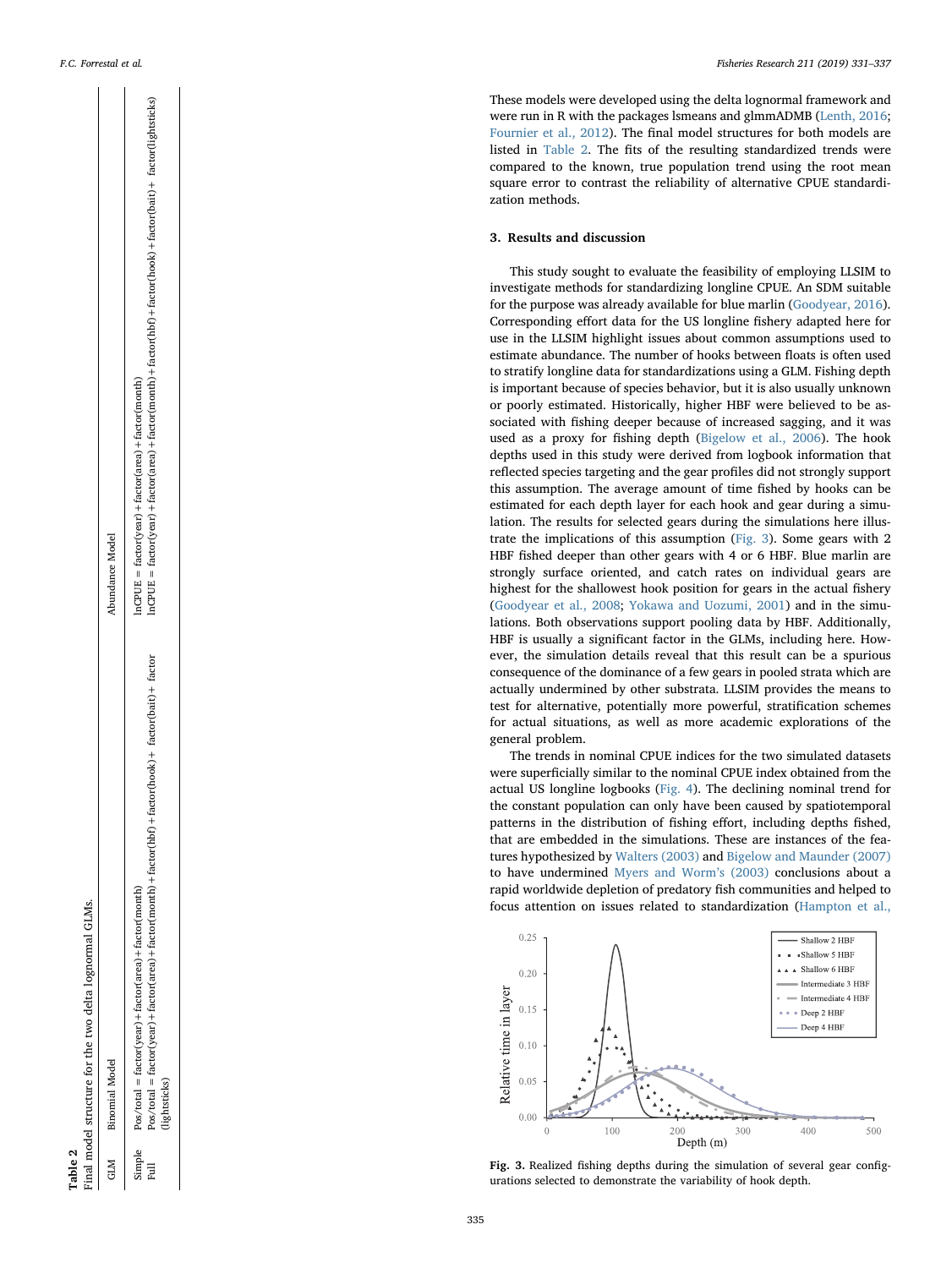<span id="page-5-7"></span>

Fig. 4. Normalized nominal CPUE's for US logbook (dashed line), LLSIM catch dataset from a constant population (grey) and LLSIM catch dataset from a declining population (blue). (For interpretation of the references to colour in this figure legend, the reader is referred to the web version of this article).

<span id="page-5-9"></span>

Fig. 5. Standardized CPUE indices obtained from generalized linear model taking into account spatio-temporal shifts and gear configurations (Full GLM – blue) and generalized linear model only containing spatio-temporal information (Simple GLM – grey). Black dashed line represents the underlying population trend. (For interpretation of the references to colour in this figure legend, the reader is referred to the web version of this article).

[2005\)](#page-6-22). Although the three trends in [Fig. 4](#page-5-7) are superficially similar, closer inspection reveals that the nominal CPUE for the declining population exhibited the largest dynamic range and ended lower. Also, while the decline for the constant population was relatively constant, the values for the actual fishery declined from about 1994 to 2002 and then were about constant thereafter. This difference suggests the actual trends in CPUE in the fishery is unlikely to be explained simply by the temporal patterns of fishing areas and gears used.

The GLM standardizations of the simulated data demonstrated the utility of studying alternative standardized models using simulated data ([Fig. 5\)](#page-5-9). The application of the full and simple GLM's exhibited very different outcomes. The results from the simple GLM model showed a monotonic decline in the population, overestimating the true population in the earliest years and underestimating it in the most recent years. In contrast, the full GLM model was able to account for the geararea effects and eliminate the spurious trend that existed in the nominal and simple GLM results. Uncorrected error remained that may have included residue from inappropriate pooling of HBF. However, the addition of gear specific variables to the simple model, which only contained spatiotemporal information on sets, vastly improved the fit to the true population trend (RMSE improved from 0.44 to 0.08). The inclusion of gear variables is not novel in standardization approaches, but the use of simulated data allows for results to be compared with true values which are never known for "real-world" data.

#### 4. Conclusions

LLSIM is a tool for creating longline datasets for experiments that simulate field data as a precursor for applying a statistical or other method of analysis. The approach outlined here decouples the processes of modeling the population distribution from those associated with the fishery in a way that allows for complex but controlled simulation experiments to be performed. The simulated data are catch by species and gear for each set and at a spatiotemporal resolution of 1° and month and year. This detail allows complex interactions to be included in statistical or other analyses.

LLSIM approaches the CPUE evaluation as a sampling problem and does not internally evaluate mortality or changes in abundance within season or space. Depending on circumstance, such features can be accommodated by coupling LLSIM with an age-structured population simulation. If different age or sex partitions of the population exhibit different spatiotemporal behaviors, they can be accommodated simultaneously as different species cohorts. These cohorts can exhibit their own spatial distributions and temporal abundances consistent with the population simulations. The monthly temporal time step allows within-season abundance to be evaluated monthly. This approach can provide age-sex structured data for analysis. However, depending on the thrust of particular investigations other approaches may be less cumbersome or otherwise more appropriate.

This document describes the basic method for developing datasets from real-world longline fisheries to be used in the simulator and demonstrates their utility. These datasets were applied in another study to identify best practices for longline catch and effort standardizations ([Forrestal et al., 2019](#page-6-23)). Alternatively, simulated datasets can be designed to investigate the robustness of methods applied in connection with specific stock assessments as in [Goodyear et al. \(2018a,](#page-6-24)[b](#page-6-25)), or a host of other specific issues. As with real data, findings from simulations are always only as robust as permitted by the design of the experiments. Much can be learned because the nature of the errors is different, and experiments can be shaped to study many different situations.

# Acknowledgements

C. P. Goodyear's contribution to this research was supported by The Billfish Foundation. F. C. Forrestal's contribution was supported by the NOAA Southeast Fisheries Science Center via the University of Miami Cooperative Institute for Marine and Atmospheric Science. The authors wish to thank Sang-ki Lee and Yanyun Liu of NOAA Atlantic Oceanographic and Meteorological Laboratory for gathering and compiling the oceanographic data. We also wish to thank Guillermo Diaz and Allison Shideler for gathering and compiling the US longline effort data.

#### References

- <span id="page-5-4"></span>[Anon, 2016. Report of the 2015 meeting of the ICCAT Working Group on Assessment](http://refhub.elsevier.com/S0165-7836(18)30343-6/sbref0005) [Methods. Collect. Vol. Sci. Pap. ICCAT 78 \(8\), 2249](http://refhub.elsevier.com/S0165-7836(18)30343-6/sbref0005)–2303.
- <span id="page-5-6"></span>[Bigelow, K., Musyl, M.K., Poisson, F., Kleiber, P., 2006. Pelagic longline gear depth and](http://refhub.elsevier.com/S0165-7836(18)30343-6/sbref0010) [shoaling. Fish. Res. 77, 173](http://refhub.elsevier.com/S0165-7836(18)30343-6/sbref0010)–183.
- <span id="page-5-8"></span>[Bigelow, K.A., Maunder, M.N., 2007. Does habitat or depth in](http://refhub.elsevier.com/S0165-7836(18)30343-6/sbref0015)fluence catch rates of pe[lagic species? Can. J. Fish. Aquat. Sci. 64, 1581](http://refhub.elsevier.com/S0165-7836(18)30343-6/sbref0015)–1594.
- <span id="page-5-2"></span>[Bigelow, K.A., Hampton, J., Miyabe, N., 2002. Application of a habitat](http://refhub.elsevier.com/S0165-7836(18)30343-6/sbref0020)‐based model to estimate effective longline fishing eff[ort and relative abundance of Paci](http://refhub.elsevier.com/S0165-7836(18)30343-6/sbref0020)fic bigeye tuna (Thunnusobesus[\). Fish. Oceanogr. 11 \(3\), 143](http://refhub.elsevier.com/S0165-7836(18)30343-6/sbref0020)–155.
- <span id="page-5-0"></span>[Caputi, N., Melville-Smith, R., de Lestang, S., Pearce, A., Feng, M., 2009. The e](http://refhub.elsevier.com/S0165-7836(18)30343-6/sbref0025)ffect of [climate change on the western rock lobster \(Panuliruscygnus\)](http://refhub.elsevier.com/S0165-7836(18)30343-6/sbref0025) fishery of Western [Australia. Can. J. Fish. Aquat. Sci. 67 \(1\), 85](http://refhub.elsevier.com/S0165-7836(18)30343-6/sbref0025)–96.
- <span id="page-5-3"></span>[Campbell, R.A., 2016. A new spatial framework incorporating uncertain stock and](http://refhub.elsevier.com/S0165-7836(18)30343-6/sbref0030) fleet dynamics for estimating fi[sh abundance. Fish Fish. 17, 56](http://refhub.elsevier.com/S0165-7836(18)30343-6/sbref0030)–77.
- <span id="page-5-5"></span>[Carlisle, A.B., Kochevar, R.E., Arostegui, M.C., Ganong, J.E., Castleton, M., Schratwieser,](http://refhub.elsevier.com/S0165-7836(18)30343-6/sbref0035) J., Block, B.A., 2017. Infl[uence of temperature and oxygen on the distribution of blue](http://refhub.elsevier.com/S0165-7836(18)30343-6/sbref0035) marlin (Makairanigricans) in the Central Pacifi[c. Fish. Oceanogr. 26, 34](http://refhub.elsevier.com/S0165-7836(18)30343-6/sbref0035)–48.
- <span id="page-5-1"></span>[Carruthers, T.R., Ahrens, R.N.M., McAllister, M.K., Walters, C.J., 2011. Integrating im](http://refhub.elsevier.com/S0165-7836(18)30343-6/sbref0040)[putation and standardization of catch rate data in the calculation of relative abun](http://refhub.elsevier.com/S0165-7836(18)30343-6/sbref0040)[dance indices. Fish. Res. 109, 157](http://refhub.elsevier.com/S0165-7836(18)30343-6/sbref0040)–167.